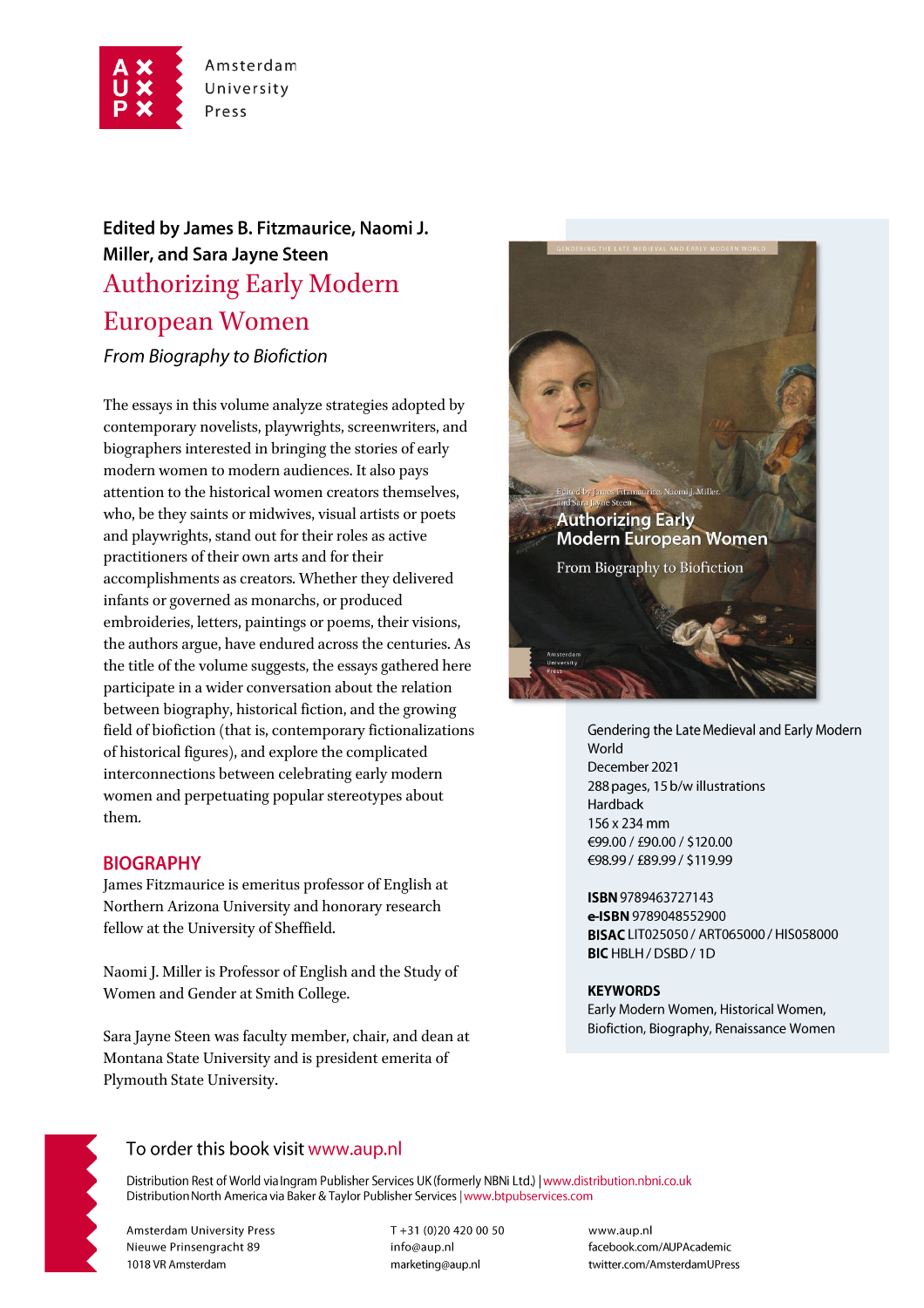

## **TABLE OF CONTENTS**

List of Figures Acknowledgments

**1. James Fitzmaurice, Naomi J. Miller, and Sara Jayne Steen: "Introduction: Biography, Biofiction, and Gender in the Modern Age"**

### **Section I: Fictionalizing Biography**

2. Bárbara Mujica: "*Sister Teresa*: Fictionalizing a Saint" [Teresa of Ávila (1515–1582); practitioner: nun; author] 3. Catherine Padmore: "Portrait of an Unknown Woman: Fictional Representations of Levina Teerlinc, Tudor Paintrix" [Levina Teerlinc (1510/20-1576); visual artist]

4. Frima Fox Hofrichter: "An Interview with Dominic Smith, Author of *The Last Painting of Sara de Vos*: Capturing the Seventeenth Century" [Judith Leyster (1609–1660) and Sara van Baalbergen (fl. 1631–1634); visual artists]

5. Susanne Woods: "Lanyer: The Dark Lady and the Shades of Fiction" [Aemilia Lanyer (1569–1645); author] 6. Marina Leslie: "Archival Bodies, Novel Interpretations, and the Burden of Margaret Cavendish" [Margaret Cavendish  $(1623-1673)$ ; author

#### **Section II: Materializing Authorship**

7. Susan Frye: "Bess of Hardwick: Materializing Autobiography" [Elizabeth Talbot (1527?–1608); creator of textiles]

8. Sarah Gristwood: "The Queen as Artist: Elizabeth Tudor and Mary Stuart" [Mary Queen of Scots (1542–1587) and Elizabeth I (1533–1603); practitioners: queens; embroiderer; authors]

9. Marion Wynne-Davies: "'Very Secret Kept': Facts and Re-Creation in Margaret Hannay's Biographies of Mary Sidney Herbert and Mary Wroth" [Mary Sidney Herbert (1561–1621) and Mary Wroth (1586–1652); authors]

10. Naomi J. Miller: "Imagining Shakespeare's Sisters: Fictionalizing Mary Sidney Herbert and Mary Sidney Wroth" [Mary Sidney Herbert (1561–1621) and Mary Wroth (1586–1652); authors]

11. Linda Phyllis Austern: "Anne Boleyn, Musician: A Romance Across Centuries and Media"[Anne Boleyn (c. 1500–1536); musician]



## To order this book visit www.aup.nl

Distribution Rest of World via Ingram Publisher Services UK (formerly NBNi Ltd.) | www.distribution.nbni.co.uk Distribution North America via Baker & Taylor Publisher Services | www.btpubservices.com

**Amsterdam University Press** Nieuwe Prinsengracht 89 1018 VR Amsterdam

T+31 (0)20 420 00 50 info@aup.nl marketing@aup.nl

www.aup.nl facebook.com/AUPAcademic twitter.com/AmsterdamUPress